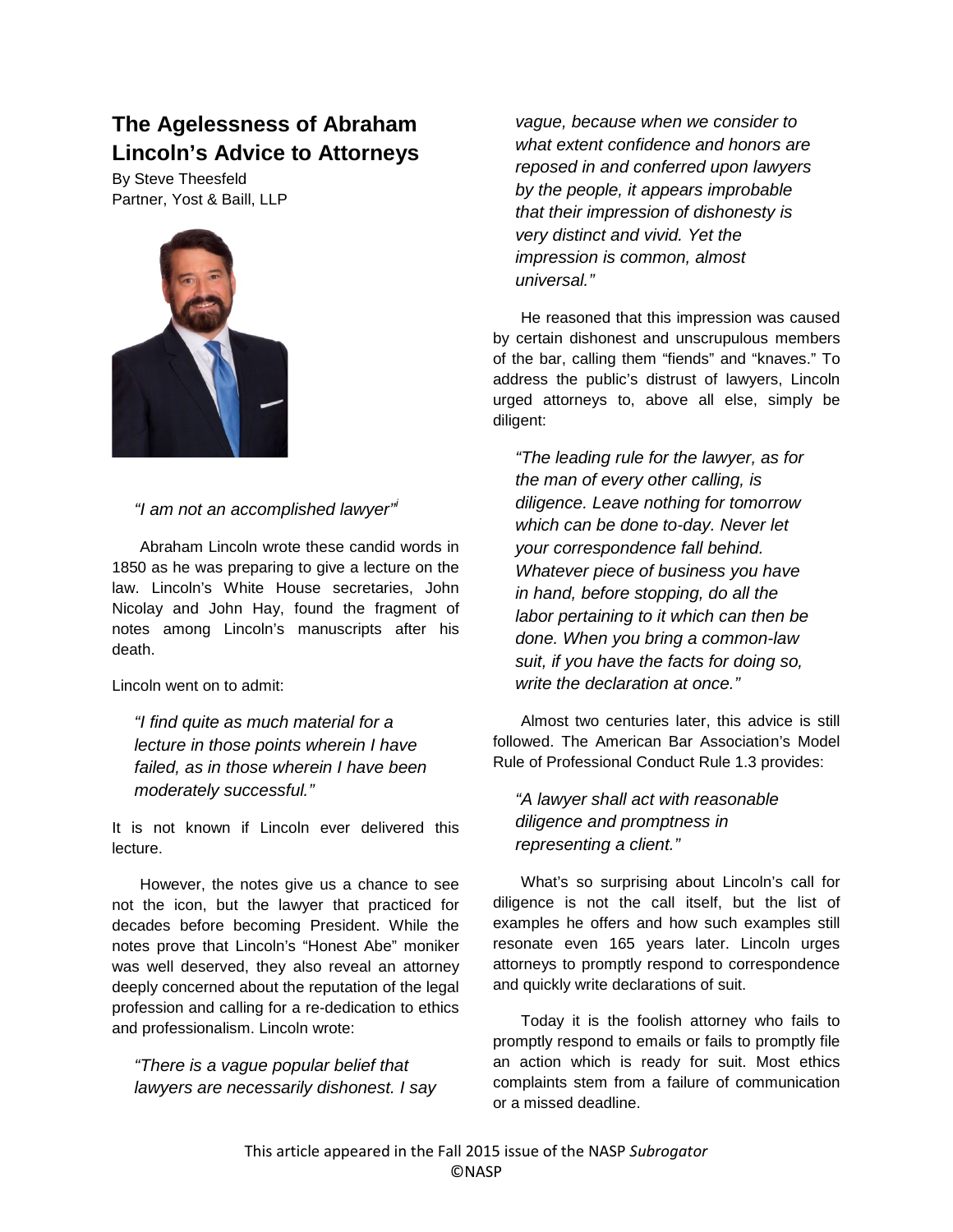A prompt response to a client email or phone call can prevent failures of communication – even if the response is simply to tell the client something is not yet done, but will be taken care of promptly. Clients are much more willing to forgive a problem if they know they are dealing with an "Honest Abe" than if they are simply being ignored.

For example, Lincoln had no real bookkeeping system other than to keep papers in his famous stove pipe hat. On one occasion he bought a new hat, and in doing so, misplaced a client's letter and failed to make a prompt response. Rather than ignore his mistake, Lincoln apologized in writing for his delay in answering:

*"When I received the letter I put it in my old hat, and buying a new one the next day, the old one was set aside, and so, the letter lost sight of for a time."[ii](#page-2-1)*

Losing sight of filing deadlines is another way in which even modern-day attorneys can prompt an ethics complaint. Yet the threat of a delay which causes a missed deadline is avoided the sooner an action is put into suit. The structure provided by scheduling orders and court rules can assist an attorney in moving a case forward and ultimately resolving an action. Lincoln wrote of the danger posed when an attorney spends too much time making speeches and engaging in delay rather than working a file and moving the case along:

*"And yet there is not a more fatal error to young lawyers than relying too much on speech-making. If any one, upon his rare powers of speaking, shall claim an exemption from the drudgery of the law, his case is a failure in advance."*

However, just because Lincoln urged the prompt filing of actions, does not mean he would encourage a rush to the courtroom. To the contrary, Lincoln was very concerned about the cost of litigation and urged attorneys to discuss restraint and compromise with their clients. He wrote:

*"Discourage litigation. Persuade your neighbors to compromise whenever you can. Point out to them how the nominal winner is often a real loser – in fees, expenses, and waste of time. As a peacemaker the lawyer has a superior opportunity of being a good man. There will still be business enough. Never stir up litigation. A worse man can scarcely be found than one who does this.*

*Who can be more nearly a fiend than he who habitually overhauls the register of deeds in search of defects in titles, whereon to stir up strife and put money in his pocket? A moral tone ought to be infused into the profession which should drive such men out of it."*

Again, today these words are echoed in the American Bar Association's Model Rules of Professional Conduct Rule 1.3 which provides that an attorney "must abide by a client's decision whether to settle a matter." Further, an attorney must also assist the client in making decisions by:

*"…discussing the legal consequences of any proposed course of conduct…and assist a client to make a good faith effort to determine the validity, scope, meaning or application of the law."*

As Lincoln stressed, "there will still be business enough" even for the attorney who advocates restraint. Indeed, when the client is given an honest assessment of their case, that client is more likely to trust his or her attorney with future business.

Further, no client wants to spend money on taking a case to trial where the risk is greater than the reward. Attorneys must explain such risk fully so that a client can truly weigh whether compromise and settlement are appropriate. This includes explaining to a client that juries are unpredictable. Juries do not always decide a case on the law or facts, but often can apply unknown